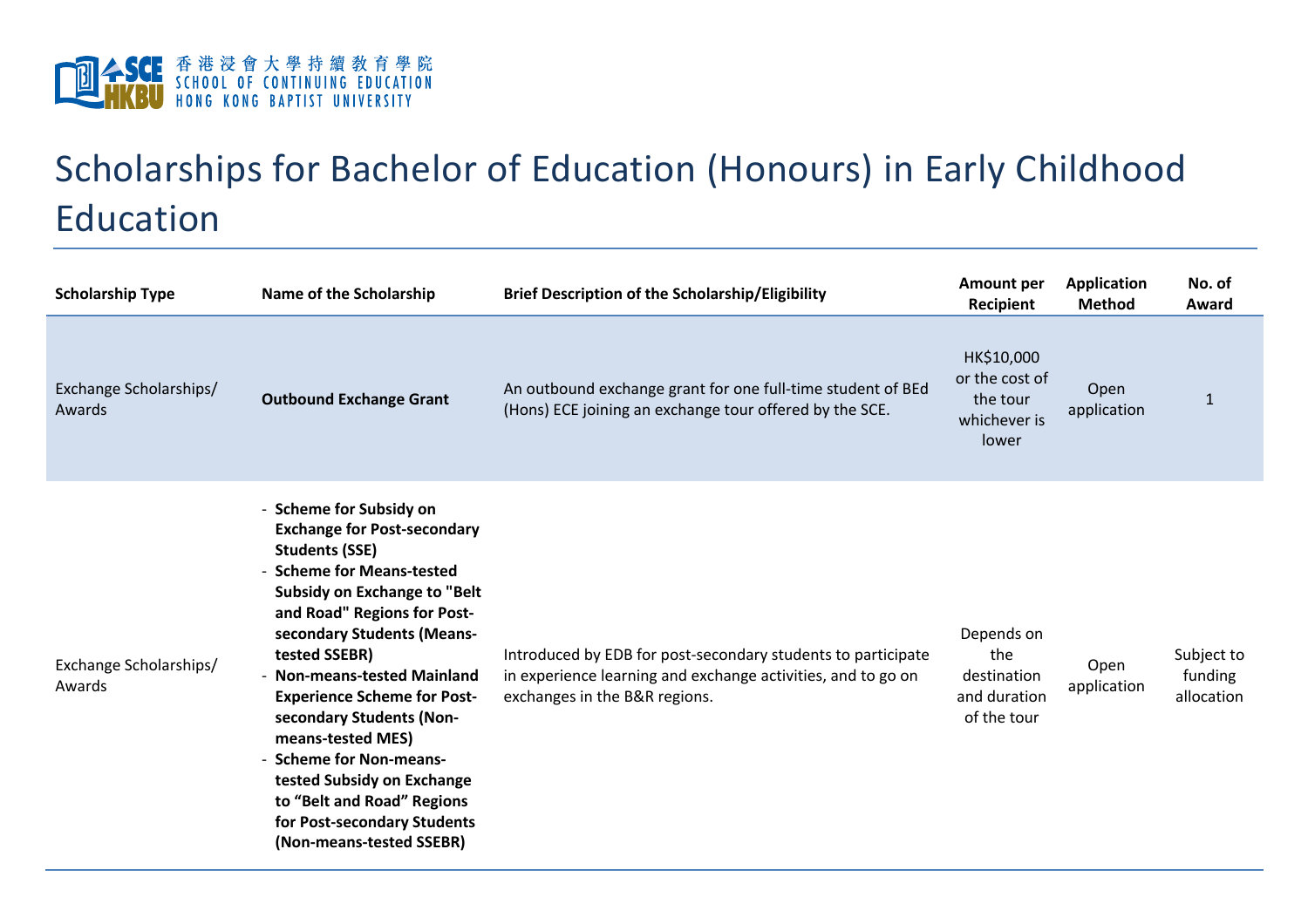

| Exchange Scholarships/<br>Awards                                                           | <b>The HeArt Touch Charity</b><br><b>Foundation Outreaching Award</b>                                                       | The Award intends to support/subsidise full-time students at<br>sub-degree and degree levels to participate in activities<br>conducted outside Hong Kong.                                                                                                                                                                                                          | HK\$10,000 | Open<br>application              | 3                   |
|--------------------------------------------------------------------------------------------|-----------------------------------------------------------------------------------------------------------------------------|--------------------------------------------------------------------------------------------------------------------------------------------------------------------------------------------------------------------------------------------------------------------------------------------------------------------------------------------------------------------|------------|----------------------------------|---------------------|
| Scholarships for Bachelor<br>of Education (Honours) in<br><b>Early Childhood Education</b> | <b>Bachelor of Education</b><br>(Honours) in Early Childhood<br><b>Education Academic</b><br><b>Achievement Scholarship</b> | For full-time students of Bachelor of Education (Honours) in<br>Early Childhood Education who have achieved the best<br>academic performance with cGPA not lower than 3.4* in the<br>previous academic year, and demonstrate strong passion for<br>the early childhood education profession.<br>(* No grades below Grade C for the year)                           | HK\$20,000 | <b>By Division</b><br>nomination | 2 per study<br>year |
| Scholarships for Bachelor<br>of Education (Honours) in<br><b>Early Childhood Education</b> | <b>Bachelor of Education</b><br>(Honours) in Early Childhood<br><b>Education Service Learning</b><br>Scholarship            | For full-time students of Bachelor of Education (Honours) in<br>Early Childhood Education with proven record of outstanding<br>service learning activities and good academic performance.                                                                                                                                                                          | HK\$5,000  | Open<br>application              | 2 per study<br>vear |
| Scholarships for Bachelor<br>of Education (Honours) in<br>Early Childhood Education        | <b>Kwok Chung Bo Fun Charitable</b><br><b>Fund Teaching Scholarship</b>                                                     | Donated by the Kwok Chung Bo Fun Charitable Fund, the<br>Scholarship is offered to full-time students of Bachelor of<br>Education (Honours) in Early Childhood Education. Applicants<br>should submit a copy of a PowerPoint or Poster presentation,<br>which demonstrates the application of child development<br>theories in early childhood education settings. | HK\$6,000  | Open<br>application              | 1 per study<br>year |